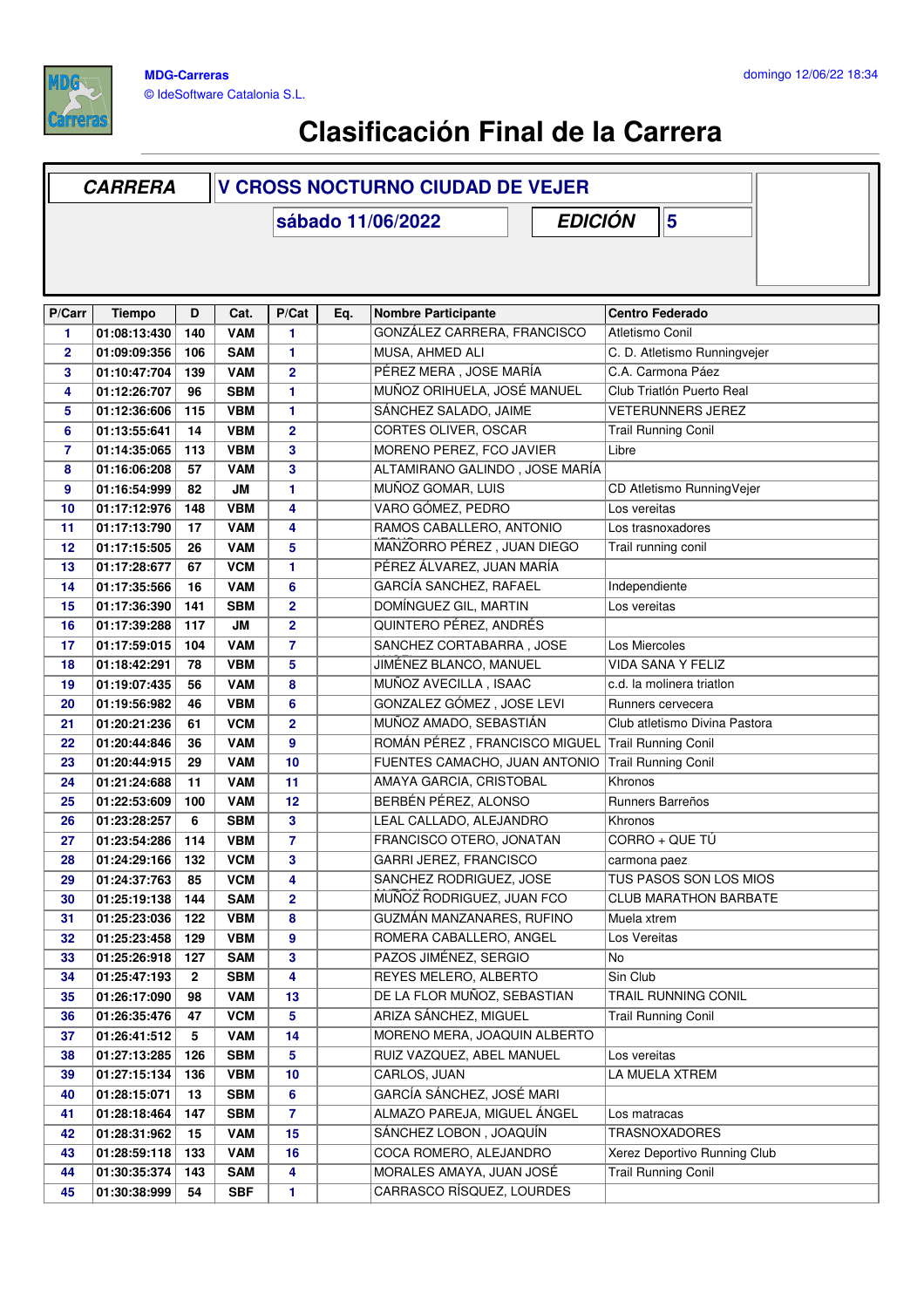

## **Clasificación Final de la Carrera**

| 46 | 01:30:42:204 | 8   | <b>VAM</b> | 17             | SÁNCHEZ SÁNCHEZ, DAVID         | independiente                  |
|----|--------------|-----|------------|----------------|--------------------------------|--------------------------------|
| 47 | 01:31:21:361 | 73  | <b>VAM</b> | 18             | BARROSO ORIBE, ANTONIO MANUEL  | Independiente                  |
| 48 | 01:31:51:933 | 105 | <b>VBM</b> | 11             | GUTIÉRREZ CARRASCO, FERNANDO   | <b>Pretty Runners</b>          |
| 49 | 01:31:58:302 | 38  | <b>VBM</b> | 12             | GUIROLA DOMINGUEZ, MANUEL      | Club Atletismo Barbate         |
| 50 | 01:32:11:721 | 116 | <b>VBM</b> | 13             | RAMOS GOMEZ, JORGE             | C.D.S.Los Vereitas             |
| 51 | 01:32:22:297 | 62  | <b>SBM</b> | 8              | LÁZARO, EUGENIO                |                                |
| 52 | 01:32:36:195 | 80  | <b>VAM</b> | 19             | TRUJILLO GANDIAGA, DIEGO JESÚS | Los matracas                   |
| 53 | 01:33:03:350 | 95  | <b>VAM</b> | 20             | APARICIO MARTÍNEZ, CARLOS      | Los vereitas                   |
| 54 | 01:33:04:951 | 32  | <b>VCM</b> | 6              | CABALLERO PÉREZ, JOSÉ MANUEL   | Atletismo Barbate              |
| 55 | 01:33:05:355 | 94  | JМ         | 3              | PÉRZ SÁNCHEZ, JOSÉ             | C. D. Atletismo Runningvejer   |
| 56 | 01:33:06:052 | 107 | JМ         | 4              | NUÑEZ SEGURA, JAIRO            | C. D. Atletismo Runningvejer   |
| 57 | 01:33:06:827 | 51  | <b>VBM</b> | 14             | BRENES PÉREZ, JOSÉ MARÍA       | Los trasnoxadores              |
| 58 | 01:33:47:912 | 58  | <b>SBM</b> | 9              | PÉREZ DONCEL-MORIANO, DIEGO    |                                |
| 59 | 01:34:05:684 | 68  | <b>SBM</b> | 10             | DE ALBA SANCHEZ, ALEJANDRO     | <b>Trail Running Conil</b>     |
| 60 | 01:34:28:907 | 111 | <b>VAM</b> | 21             | LÓPEZ-CEPERO, ANTONIO          | Neos Rotulación                |
| 61 | 01:34:33:261 | 137 | <b>VBF</b> | 1              | SOTO ZUÑIGA, ROCIO             | CD LA MOLINERA                 |
| 62 | 01:34:34:156 | 121 | <b>VBM</b> | 15             | NEGREIRA R., JOSE L.           | RUNNERS DE LA CERVECERA        |
| 63 | 01:35:03:457 | 69  | <b>VBM</b> | 16             | RODRIGUEZ BENÍTEZ, MIGUEL      | La Muela CXM                   |
| 64 | 01:35:22:339 | 9   | <b>VAM</b> | 22             | BERLANGA SOTO, MIGUEL          | <b>TRAIL RUNNING CONIL</b>     |
| 65 | 01:35:39:915 | 3   | <b>SAM</b> | 5              | REYES GARCIA, JUAN DIEGO       |                                |
| 66 | 01:35:45:139 | 145 | <b>VBM</b> | 17             | NAVARRO PAREJA, JOSÉ MANUEL    | Clubmaratonbarbate             |
| 67 | 01:36:37:052 | 119 | <b>VBM</b> | 18             | ARIAS MATEO, JOSÉ RAMÓN        | Atletas Veteranos de Algeciras |
| 68 | 01:36:54:852 | 120 | <b>VAM</b> | 23             | PÉREZ SÁNCHEZ, JUAN IGNACIO    | Runners Barreños               |
| 69 | 01:38:00:952 | 41  | <b>SBM</b> | 11             | FERNANDEZ RODRIGUEZ, JORGE     | Traill running conil           |
| 70 | 01:38:22:684 | 70  | <b>SBM</b> | 12             | AGUILERA CANDON, FRANCISCO     |                                |
| 71 | 01:38:31:110 | 101 | <b>VCM</b> | $\overline{7}$ | GARCÍA MARTÍN, DANIEL          | Runners de La Cervecera        |
| 72 | 01:38:43:720 | 33  | <b>VBM</b> | 19             | LOPEZ GOMEZ, FRANCISCO         | cloub marathon barbate         |
| 73 | 01:38:52:265 | 112 | <b>VAM</b> | 24             | DOMINGUEZ HUERTAS, IVAN        | Individual                     |
| 74 | 01:39:26:257 | 59  | <b>VCM</b> | 8              | DOMÍNGUEZ GONZÁLEZ, DIEGO      | Los Lentos                     |
| 75 | 01:39:49:938 | 150 | <b>VAM</b> | 25             | MEDIAVILLA BERNAL, RAFAEL      |                                |
| 76 | 01:40:02:936 | 109 | <b>VCM</b> | 9              | LUCEÑO, MIGUEL ANGEL           | Rodadores Cobardes             |
| 77 | 01:40:13:097 | 87  | <b>VAM</b> | 26             | PEREGRINO RAMOS, ÓSCAR         |                                |
| 78 | 01:40:34:728 | 77  | <b>VBM</b> | 20             | BELTRÁN GARCÍA, DANIEL         | <b>LOS LENTOS</b>              |
| 79 | 01:41:08:490 | 55  | <b>VBM</b> | 21             | RUIZ RODRÍGUEZ, MANUEL         | LOS DE FORMACIÓN               |
| 80 | 01:42:25:475 | 12  | <b>VAM</b> | 27             | AMAYA BORREGO, DIEGO           | Los trasnoxadores              |
| 81 | 01:42:32:280 | 128 | <b>VBF</b> | $\overline{2}$ | GUZMÁN MANZANARES, CATY        | Los vereitas                   |
| 82 | 01:42:46:901 | 142 | <b>VAF</b> | 1.             | ROMERO LEAL, MARÍA JOSÉ        | Los Vereitas                   |
| 83 | 01:43:00:208 | 123 | <b>VBM</b> | 22             | PRADOS FERNÁNDEZ, CARLOS       | RUNNERS DE LA CERVECERA        |
| 84 | 01:43:06:280 | 64  | <b>VAM</b> | 28             | LACAL MARTINEZ, JESUS          |                                |
| 85 | 01:43:33:969 | 118 | <b>SBM</b> | 13             | BAZAN LOBATO, ANTONIO JESUS    | C.D. CRUZ DEL VALLE            |
| 86 | 01:43:35:330 | 92  | <b>VBM</b> | 23             | GARRAN ODERO, ALVARO           |                                |
| 87 | 01:43:35:964 | 151 | <b>VBM</b> | 24             | RODRIGUEZ ROMERO, RAFAEL       |                                |
| 88 | 01:43:36:855 | 90  | <b>VBM</b> | 25             | BERNAL GIL, ALBERTO            | Raning Club                    |
| 89 | 01:43:39:107 | 103 | <b>VAM</b> | 29             | RIVERO VICENTE, OSCAR          |                                |
| 90 | 01:43:44:702 | 93  | <b>VBM</b> | 26             | MARTIN-MADARIAGA CASTRO, JUAN  | Marathon Barbate               |
| 91 | 01:43:45:554 | 102 | <b>VAF</b> | $\overline{2}$ | MARTIN-BEJARANO, VIRGINIA      |                                |
| 92 | 01:43:56:141 | 60  | <b>VAM</b> | 30             | LÓPEZ MELERO, ANTONI JESÚS     | La muela CXM                   |
| 93 | 01:44:15:891 | 134 | <b>VCF</b> | 1.             | GRIMALDI SÁNCHEZ, MARÍA BELÉN  | CARMONA PÁEZ                   |
| 94 | 01:44:17:606 | 125 | <b>VAF</b> | 3              | GIL REYES, DAVINIA             | C.A. CARMONA PAEZ              |
| 95 | 01:45:18:440 | 149 | <b>VBM</b> | 27             | CORRALES RODRIGUEZ, JOSE FCO.  | D.B.G.                         |
| 96 | 01:45:30:340 | 40  | <b>VBM</b> | 28             | ARGÜELLO MEDINA, IVAN          | <b>CD HISPATRAIL</b>           |
| 97 | 01:46:00:257 | 30  | <b>VAF</b> | 4              | GONZÁLEZ SÁNCHEZ, TOÑI         | <b>Trail Running Conil</b>     |
| 98 | 01:46:18:457 | 83  | <b>VBM</b> | 29             | LEÓN MAINÉ, EDUARDO            | Vida Sana y Feliz              |
| 99 | 01:47:02:485 | 25  | <b>VAF</b> | 5              | RUFINO RICHARTE, VERONICA      | CARMONA PAEZ                   |